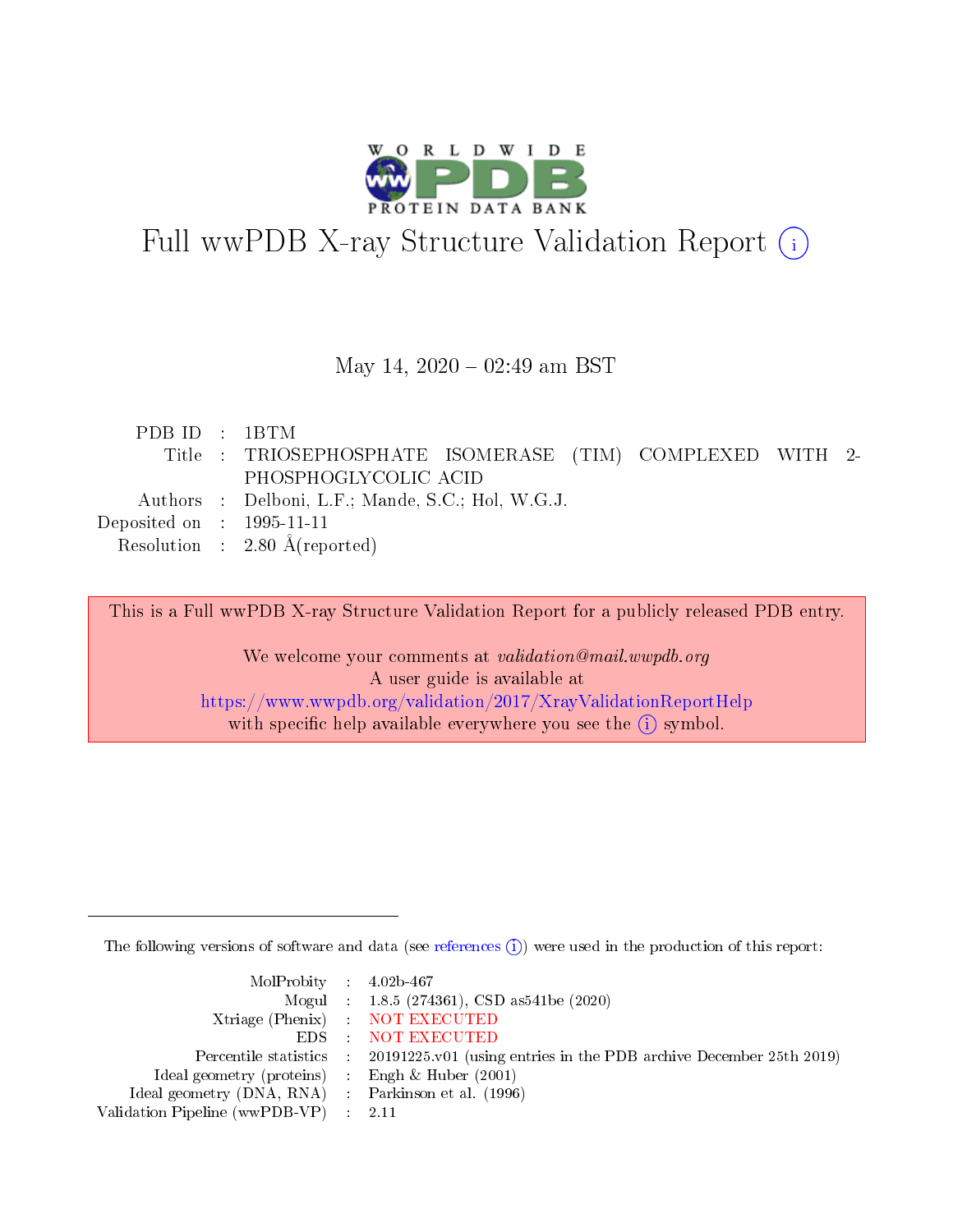## 1 [O](https://www.wwpdb.org/validation/2017/XrayValidationReportHelp#overall_quality)verall quality at a glance  $(i)$

The following experimental techniques were used to determine the structure: X-RAY DIFFRACTION

The reported resolution of this entry is 2.80 Å.

Percentile scores (ranging between 0-100) for global validation metrics of the entry are shown in the following graphic. The table shows the number of entries on which the scores are based.



| Metric                | Whole archive       | Similar resolution                                        |  |  |
|-----------------------|---------------------|-----------------------------------------------------------|--|--|
|                       | (# $\rm{Entries}$ ) | $(\#\text{Entries}, \text{resolution range}(\text{\AA}))$ |  |  |
| Clashscore            | 141614              | $3569(2.80-2.80)$                                         |  |  |
| Ramachandran outliers | 138981              | $3498(2.80-2.80)$                                         |  |  |
| Sidechain outliers    | 138945              | $3500(2.80-2.80)$                                         |  |  |

The table below summarises the geometric issues observed across the polymeric chains and their fit to the electron density. The red, orange, yellow and green segments on the lower bar indicate the fraction of residues that contain outliers for  $\geq=3$ , 2, 1 and 0 types of geometric quality criteria respectively. A grey segment represents the fraction of residues that are not modelled. The numeric value for each fraction is indicated below the corresponding segment, with a dot representing fractions  $\leq=5\%$ 

Note EDS was not executed.

| Mol | $\mid$ Chain $\mid$ Length $\mid$ | Quality of chain |     |  |  |  |
|-----|-----------------------------------|------------------|-----|--|--|--|
|     | 252                               | 64%              | 32% |  |  |  |
|     | 252                               | 61%              | 36% |  |  |  |

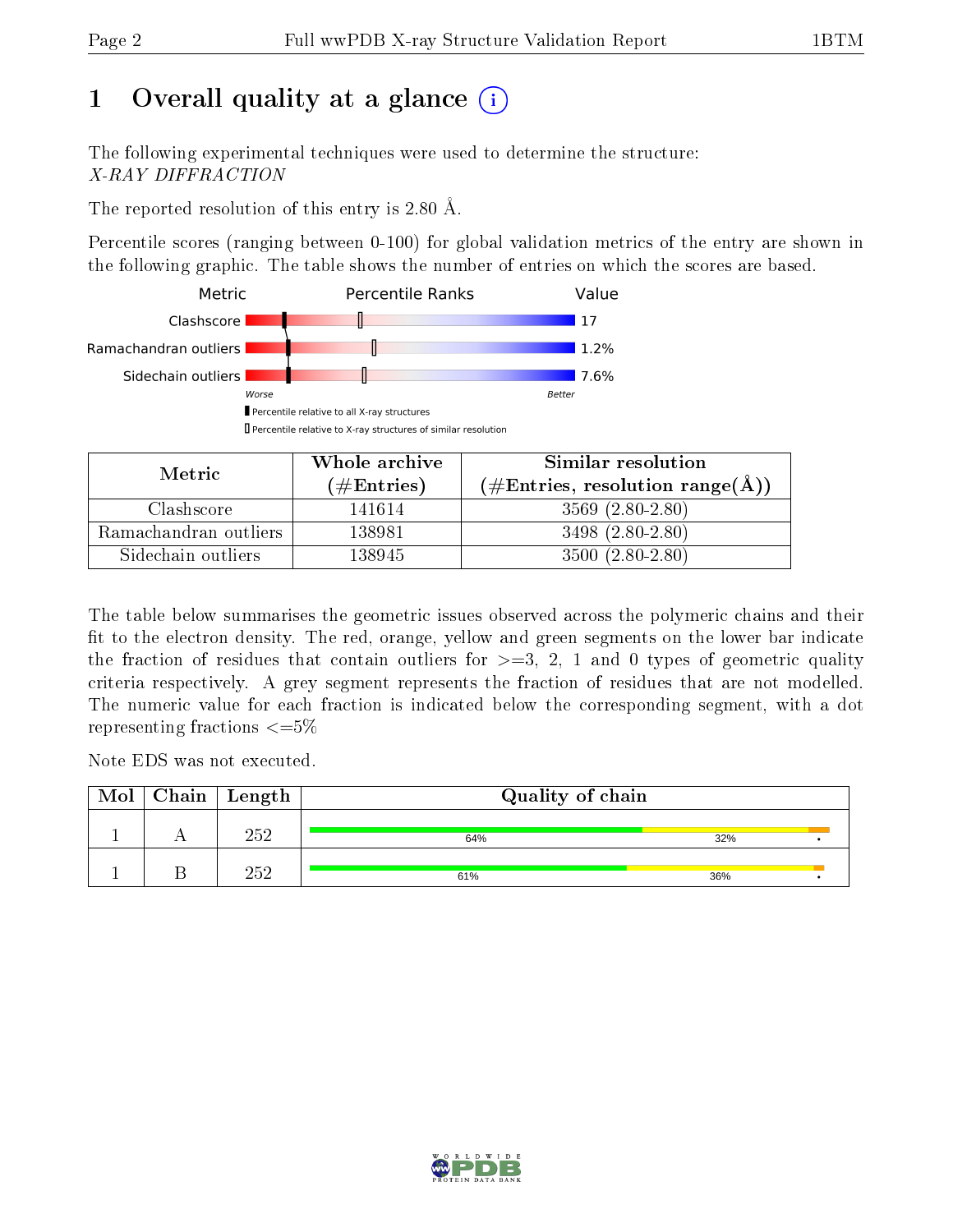## 2 Entry composition (i)

There are 2 unique types of molecules in this entry. The entry contains 3781 atoms, of which 0 are hydrogens and 0 are deuteriums.

In the tables below, the ZeroOcc column contains the number of atoms modelled with zero occupancy, the AltConf column contains the number of residues with at least one atom in alternate conformation and the Trace column contains the number of residues modelled with at most 2 atoms.

Molecule 1 is a protein called TRIOSEPHOSPHATE ISOMERASE.

| Mol | Chain   Residues | Atoms |                |    |  |  | $\rm{ZeroOcc}$   $\rm{AltConf}$   $\rm{Trace}$ |  |  |
|-----|------------------|-------|----------------|----|--|--|------------------------------------------------|--|--|
|     | 251              | Total | $C = N$        |    |  |  |                                                |  |  |
|     |                  | 1879. | 1186 325 360 8 |    |  |  |                                                |  |  |
|     | 251              |       | Total C        | N. |  |  |                                                |  |  |
|     |                  | 1884  | 1190 328 358 8 |    |  |  |                                                |  |  |

• Molecule 2 is 2-PHOSPHOGLYCOLIC ACID (three-letter code: PGA) (formula:  $C_2H_5O_6P$ ).



|  | $\text{Mol}$   Chain   Residues | Atoms                          |                |  |  | $ZeroOcc \mid AltConf \mid$ |
|--|---------------------------------|--------------------------------|----------------|--|--|-----------------------------|
|  |                                 | Total C O P<br>$9 \t2 \t6 \t1$ |                |  |  |                             |
|  |                                 | Total C O P                    | 2 <sub>6</sub> |  |  |                             |

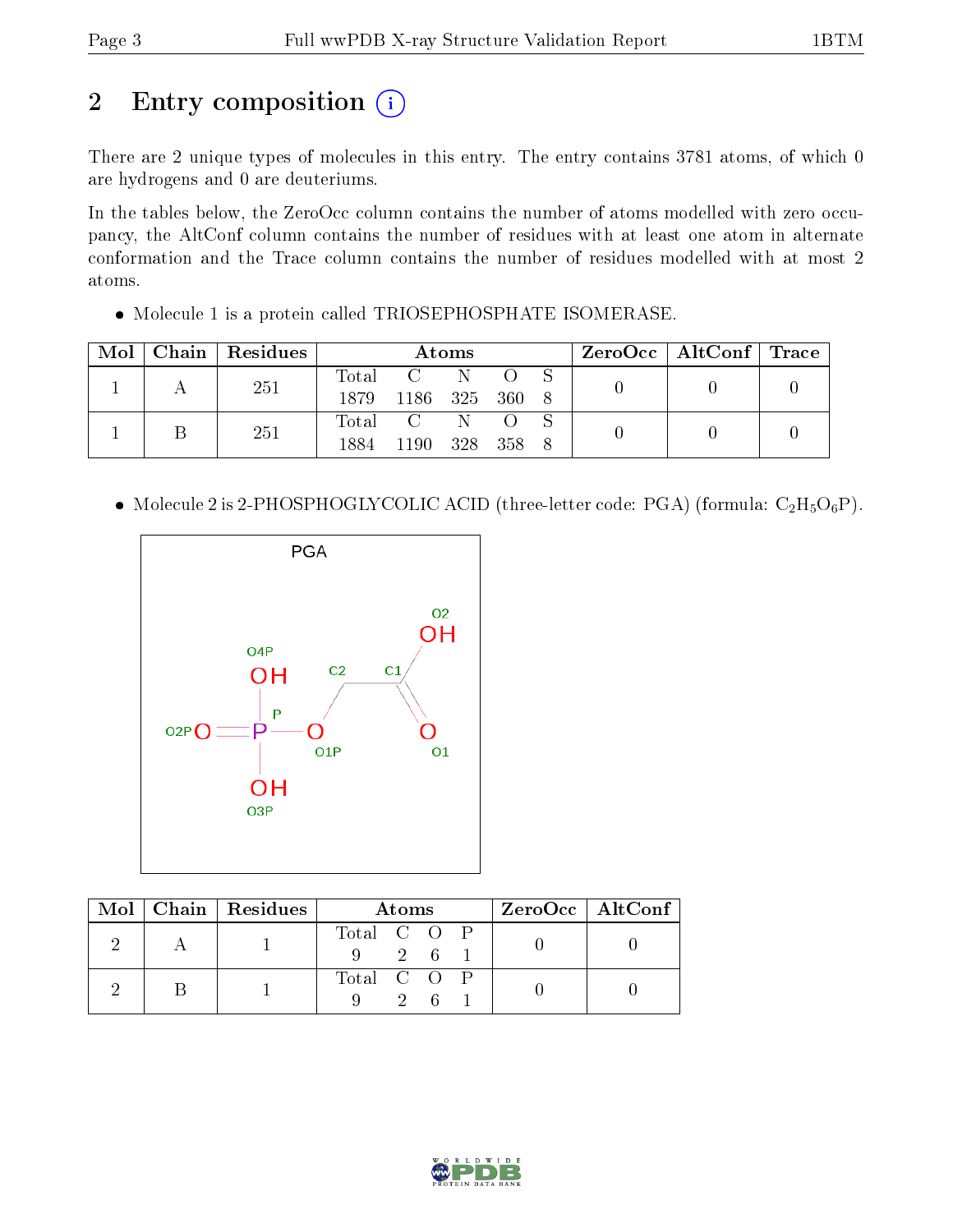## 3 Residue-property plots  $(i)$

These plots are drawn for all protein, RNA and DNA chains in the entry. The first graphic for a chain summarises the proportions of the various outlier classes displayed in the second graphic. The second graphic shows the sequence view annotated by issues in geometry. Residues are colorcoded according to the number of geometric quality criteria for which they contain at least one outlier: green  $= 0$ , yellow  $= 1$ , orange  $= 2$  and red  $= 3$  or more. Stretches of 2 or more consecutive residues without any outlier are shown as a green connector. Residues present in the sample, but not in the model, are shown in grey.

Note EDS was not executed.



• Molecule 1: TRIOSEPHOSPHATE ISOMERASE

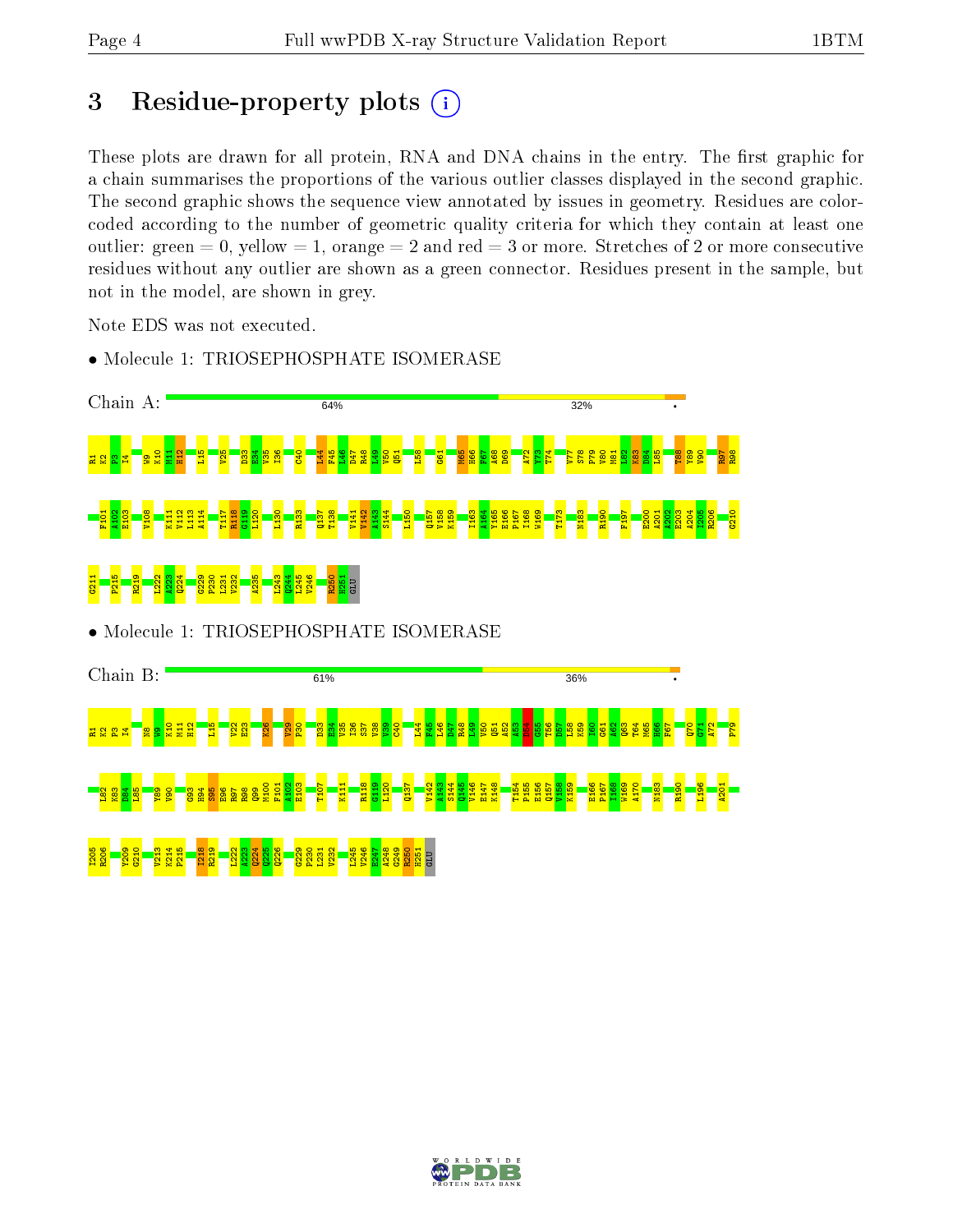## 4 Data and refinement statistics  $(i)$

Xtriage (Phenix) and EDS were not executed - this section is therefore incomplete.

| Property                               | Value                                               | Source    |  |
|----------------------------------------|-----------------------------------------------------|-----------|--|
| Space group                            | P 21 21 2                                           | Depositor |  |
| Cell constants                         | $\overline{71.21A}$<br>78.61Å<br>108.42Å            | Depositor |  |
| a, b, c, $\alpha$ , $\beta$ , $\gamma$ | $90.00^\circ$<br>$90.00^\circ$<br>$90.00^\circ$     |           |  |
| Resolution $(A)$                       | (Not available)<br>2.80<br>$\overline{\phantom{0}}$ | Depositor |  |
| % Data completeness                    | (Not available) ((Not available)-2.80)              | Depositor |  |
| (in resolution range)                  |                                                     |           |  |
| $\mathrm{R}_{merge}$                   | 0.09                                                | Depositor |  |
| $\mathrm{R}_{sym}$                     | (Not available)                                     | Depositor |  |
| Refinement program                     | X-PLOR                                              | Depositor |  |
| $R, R_{free}$                          | (Not available)<br>0.176                            | Depositor |  |
| Estimated twinning fraction            | No twinning to report.                              | Xtriage   |  |
| Total number of atoms                  | 3781                                                | wwPDB-VP  |  |
| Average B, all atoms $(A^2)$           | 19.0                                                | wwPDB-VP  |  |

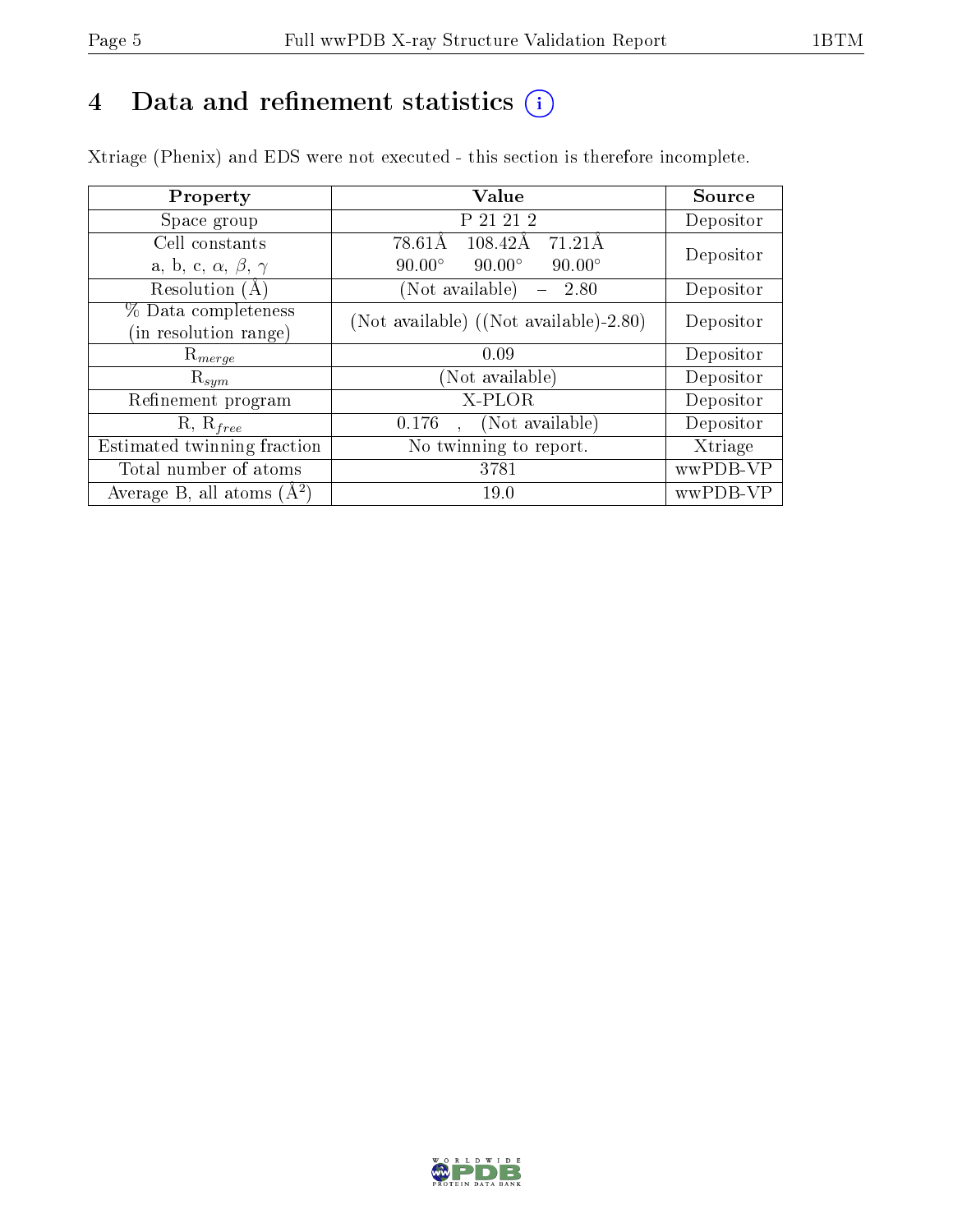## 5 Model quality  $(i)$

### 5.1 Standard geometry  $(i)$

Bond lengths and bond angles in the following residue types are not validated in this section: PGA

The Z score for a bond length (or angle) is the number of standard deviations the observed value is removed from the expected value. A bond length (or angle) with  $|Z| > 5$  is considered an outlier worth inspection. RMSZ is the root-mean-square of all Z scores of the bond lengths (or angles).

| Mol | Chain |             | Bond lengths | Bond angles |                    |  |
|-----|-------|-------------|--------------|-------------|--------------------|--|
|     |       | <b>RMSZ</b> | $\ Z\  > 5$  | RMSZ        | # $ Z  > 5$        |  |
|     |       | 0.45        | 0/1912       | 0.72        | $2/2596$ $(0.1\%)$ |  |
|     | B     | 0.45        | 0/1918       | 0.72        | $1/2603(0.0\%)$    |  |
| AĦ  | АH    | 0.45        | 0/3830       | 0.72        | $3/5199(0.1\%)$    |  |

Chiral center outliers are detected by calculating the chiral volume of a chiral center and verifying if the center is modelled as a planar moiety or with the opposite hand.A planarity outlier is detected by checking planarity of atoms in a peptide group, atoms in a mainchain group or atoms of a sidechain that are expected to be planar.

|  | $\mid$ Mol $\mid$ Chain $\mid$ #Chirality outliers $\mid$ #Planarity outliers $'$ |
|--|-----------------------------------------------------------------------------------|
|  |                                                                                   |

There are no bond length outliers.

All (3) bond angle outliers are listed below:

| Mol | Chain |     | $\operatorname{Res}$   $\operatorname{Type}$ | $\boldsymbol{\mathrm{Atoms}}$ |            | Observed $(^\circ)$ | $\text{Ideal}({}^o)$ |
|-----|-------|-----|----------------------------------------------|-------------------------------|------------|---------------------|----------------------|
|     |       | 19. | HIS .                                        | N-CA-C   6.75                 |            | 129.21              | 111 00               |
|     |       | 19  | HIS.                                         | $\vert$ N-CA-C $\vert$ 6.04   |            | 127.31              | 111 00               |
|     |       | 231 | LEH                                          | N-CA-C                        | $1 - 5.24$ | 96.86               |                      |

There are no chirality outliers.

All (1) planarity outliers are listed below:

|  |  | $\sqrt{\text{Mol}}$   Chain   Res   Type   Group |
|--|--|--------------------------------------------------|
|  |  | TYR Sidechain                                    |

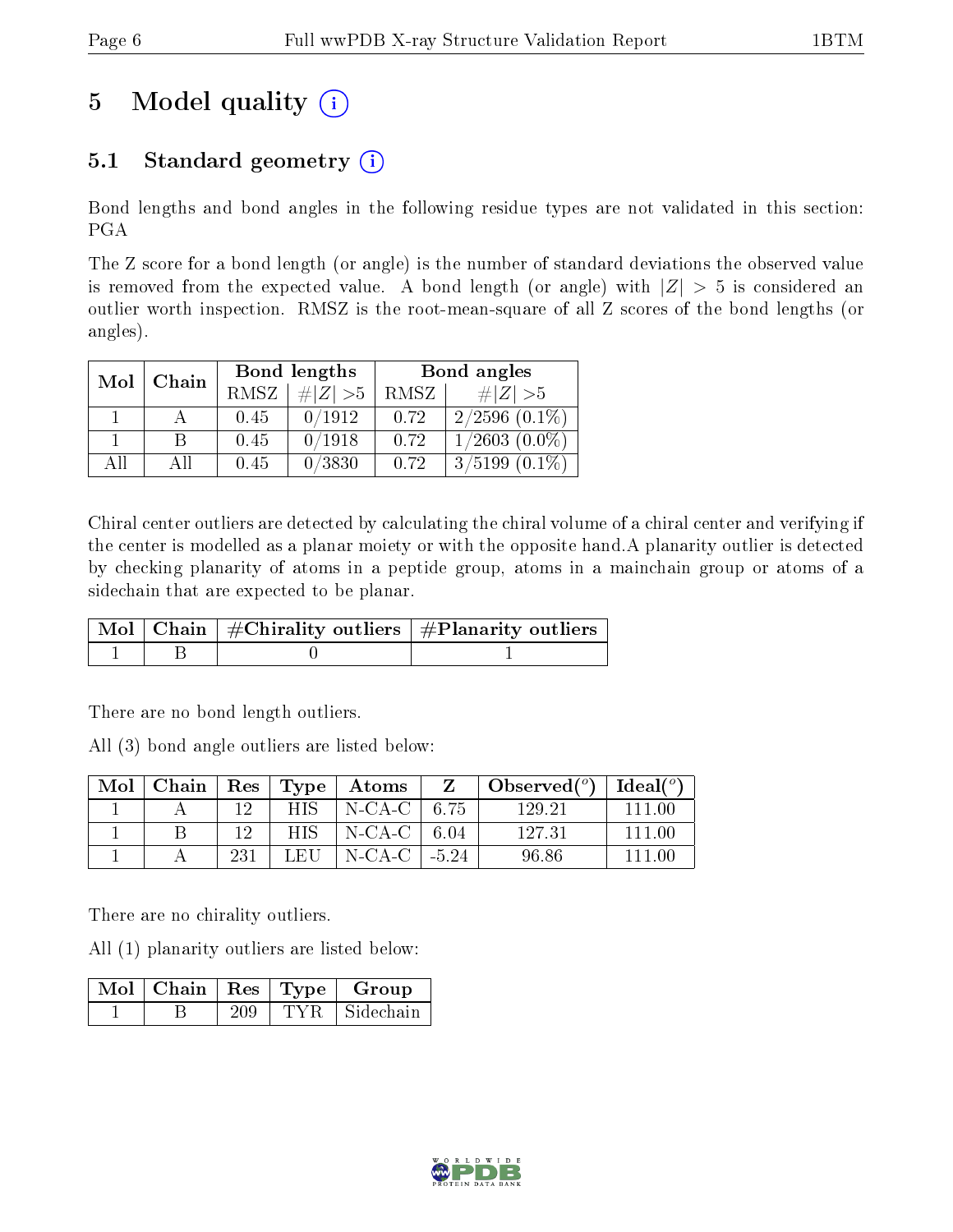#### 5.2 Too-close contacts  $(i)$

In the following table, the Non-H and H(model) columns list the number of non-hydrogen atoms and hydrogen atoms in the chain respectively. The H(added) column lists the number of hydrogen atoms added and optimized by MolProbity. The Clashes column lists the number of clashes within the asymmetric unit, whereas Symm-Clashes lists symmetry related clashes.

|  |      |      |     | Mol   Chain   Non-H   H(model)   H(added)   Clashes   Symm-Clashes |
|--|------|------|-----|--------------------------------------------------------------------|
|  | 1879 | 1873 |     |                                                                    |
|  | 1884 | 1885 |     |                                                                    |
|  |      |      |     |                                                                    |
|  |      |      |     |                                                                    |
|  | 3781 | 3762 | 121 |                                                                    |

The all-atom clashscore is defined as the number of clashes found per 1000 atoms (including hydrogen atoms). The all-atom clashscore for this structure is 17.

All (131) close contacts within the same asymmetric unit are listed below, sorted by their clash magnitude.

| Atom-1              | Atom-2              | Interatomic      | Clash         |
|---------------------|---------------------|------------------|---------------|
|                     |                     | distance $(\AA)$ | overlap $(A)$ |
| 1: B:65: MET:HE3    | 1:B:90:VAL:HG11     | 1.53             | 0.88          |
| 1: A: 15: LEU: HD11 | 1:A:48:ARG:HD2      | 1.56             | 0.87          |
| 1: A: 159: LYS: HG2 | 1:A:204:ALA:HB3     | 1.59             | 0.83          |
| 1: A:36: ILE: HD12  | 1: A:206:ARG:HH12   | 1.44             | 0.81          |
| 1:B:26:LYS:HD2      | 1:B:56:THR:HG21     | 1.67             | 0.77          |
| 1:A:250:ARG:HH11    | 1: A:250:ARG:HG2    | 1.48             | 0.76          |
| 1: A:98: ARG: HA    | 1:A:103:GLU:HB3     | 1.70             | 0.73          |
| 1:B:83:LYS:HG3      | 1:B:118:ARG:O       | 1.89             | 0.73          |
| 1:A:44:LEU:HD21     | 1:B:82:LEU:HD23     | 1.71             | 0.72          |
| 1:B:215:PRO:HA      | 1:B:218:ILE:HD11    | 1.72             | 0.72          |
| 1:A:222:LEU:HD21    | 1:A:229:GLY:HA2     | 1.72             | 0.71          |
| 1:B:250:ARG:HD2     | 1:B:250:ARG:O       | 1.92             | 0.69          |
| 1:B:36:ILE:HD12     | 1:B:206:ARG:HH12    | 1.58             | 0.67          |
| 1: A:36: ILE: HD12  | 1:A:206:ARG:NH1     | 2.09             | 0.67          |
| 1: B:65: MET:HG2    | 1:B:90:VAL:HG21     | 1.76             | 0.65          |
| 1: A:85:LEU:HD12    | 1:B:44:LEU:HD22     | 1.78             | 0.65          |
| 1:B:218:ILE:HG22    | 1:B:222:LEU:HD13    | 1.79             | 0.64          |
| 1: A:65: MET:HE3    | 1:A:120:LEU:HD13    | 1.80             | 0.64          |
| 1:A:15:LEU:HD21     | 1:A:48:ARG:NE       | 2.13             | 0.64          |
| 1:B:107:THR:O       | 1: B: 111: LYS: HG3 | 2.00             | 0.62          |
| 1:B:3:PRO:HG2       | 1:B:35:VAL:HG22     | 1.82             | 0.61          |
| 1:A:44:LEU:HG       | 1:B:85:LEU:HD11     | 1.83             | 0.61          |
| 1:B:50:VAL:HG11     | 1:B:85:LEU:O        | 2.00             | 0.61          |

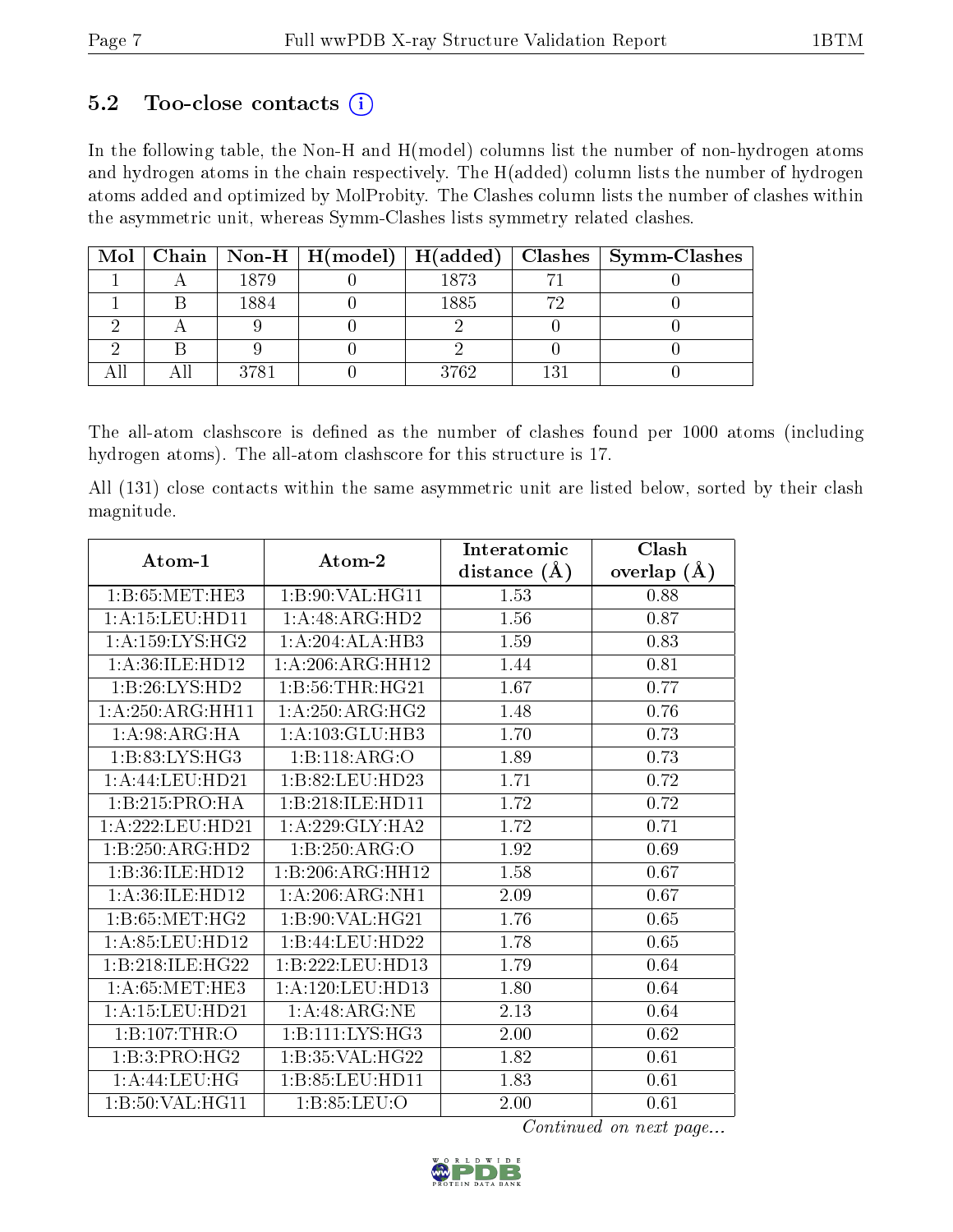| Continuaca from previous page |                                      | Interatomic    | Clash           |
|-------------------------------|--------------------------------------|----------------|-----------------|
| Atom-1                        | Atom-2                               | distance $(A)$ | overlap $(\AA)$ |
| 1:A:250:ARG:NH1               | 1:A:250:ARG:HG2                      | 2.11           | 0.60            |
| 1: A:2:LYS:HE3                | 1:A:36:ILE:HG13                      | 1.83           | 0.60            |
| 1: A:65: MET:CE               | 1:A:79:PRO:HB3                       | 2.31           | 0.60            |
| 1: A:83: LYS: HG3             | 1:A:118:ARG:O                        | 2.02           | 0.59            |
| 1:B:167:PRO:HB2               | 1:B:169:TRP:CE2                      | 2.36           | 0.59            |
| 1:B:98:ARG:HA                 | 1:B:103:GLU:HB3                      | 1.83           | 0.59            |
| 1:B:218:ILE:HG12              | 1:B:245:LEU:HD23                     | 1.85           | 0.58            |
| 1:B:218:ILE:HG22              | 1:B:222:LEU:CD1                      | 2.33           | 0.58            |
| 1:B:1:ARG:NH1                 | 1:B:190:ARG:NH2                      | 2.51           | 0.58            |
| 1: A:65: MET:HE2              | 1:A:79:PRO:HB3                       | 1.84           | 0.58            |
| 1: B:65:MET:CE                | 1:B:90:VAL:HG11                      | 2.30           | 0.58            |
| 1:B:93:GLY:O                  | 1:B:98:ARG:HD2                       | 2.04           | 0.58            |
| 1: A:25: VAL:HG13             | 1:A:243:LEU:HD21                     | 1.85           | 0.57            |
| 1: A: 138: THR:O              | 1:A:142:VAL:HB                       | 2.05           | 0.57            |
| 1:A:77:VAL:HG13               | 1:B:44:LEU:HD11                      | 1.85           | 0.57            |
| 1: B:95: SER:O                | 1:B:99:GLN:HG2                       | 2.04           | 0.57            |
| 1:B:154:THR:OG1               | 1:B:157:GLN:HG3                      | 2.05           | 0.56            |
| 1: B:65:MET:HE2               | 1:B:120:LEU:HD13                     | 1.86           | 0.56            |
| 1:A:25:VAL:HG13               | 1: A:243:LEU:CD2                     | 2.36           | 0.55            |
| 1: B:96: GLU:O                | 1:B:100:MET:HB2                      | 2.06           | 0.55            |
| 1: A:113: LEU:O               | 1: A:117:THR:HG23                    | 2.06           | 0.55            |
| 1: A: 159: LYS: HG3           | 1:A:201:ALA:HA                       | 1.88           | 0.55            |
| 1:B:30:PRO:HD3                | 1:B:246:VAL:HG13                     | 1.88           | 0.54            |
| 1:A:97:ARG:HA                 | 1:A:101:PHE:HD2                      | 1.72           | 0.54            |
| 1:B:159:LYS:HG2               | 1:B:201:ALA:HA                       | 1.89           | 0.54            |
| 1:A:108:VAL:O                 | 1:A:112:VAL:HG23                     | 2.08           | 0.54            |
| 1: A: 130: LEU: O             | 1:A:133:ARG:HB3                      | 2.09           | 0.53            |
| 1:B:166:GLU:HG2               | $1:B:210:$ GLY:HA3                   | 1.90           | 0.53            |
| 1:A:114:ALA:O                 | 1:A:118:ARG:HB2                      | 2.08           | 0.53            |
| 1:B:142:VAL:O                 | 1:B:146:VAL:HG23                     | $2.10\,$       | 0.52            |
| 1:A:159:LYS:CG                | 1:A:201:ALA:H                        | 2.39           | 0.52            |
| 1: B:65:MET:CE                | 1:B:120:LEU:HD13                     | 2.39           | 0.52            |
| 1:B:2:LYS:HE3                 | 1:B:36:ILE:CG1                       | 2.40           | 0.51            |
| 1:A:44:LEU:HG                 | 1: B:85:LEU:CD1                      | 2.40           | 0.51            |
| 1:B:214:LYS:O                 | 1:B:218:ILE:HG13                     | 2.09           | 0.51            |
| 1:A:69:ASP:HB3                | 1: A:80: VAL:HG21                    | 1.92           | 0.51            |
| 1:A:47:ASP:O                  | 1: A:51: GLN: HG3                    | 2.11           | 0.51            |
| 1:B:37:SER:OG                 | $1:B:246:\overline{\text{VAL}:HG21}$ | 2.10           | 0.51            |
| 1:A:158:VAL:HG21              | 1: A:197:PHE:CD1                     | 2.46           | 0.50            |
| 1:A:40:CYS:HA                 | 1: A:61: GLY:O                       | 2.11           | 0.50            |
| 1: A:65: MET:HG2              | 1: A:66: HIS:N                       | 2.25           | 0.50            |

Continued from previous page.

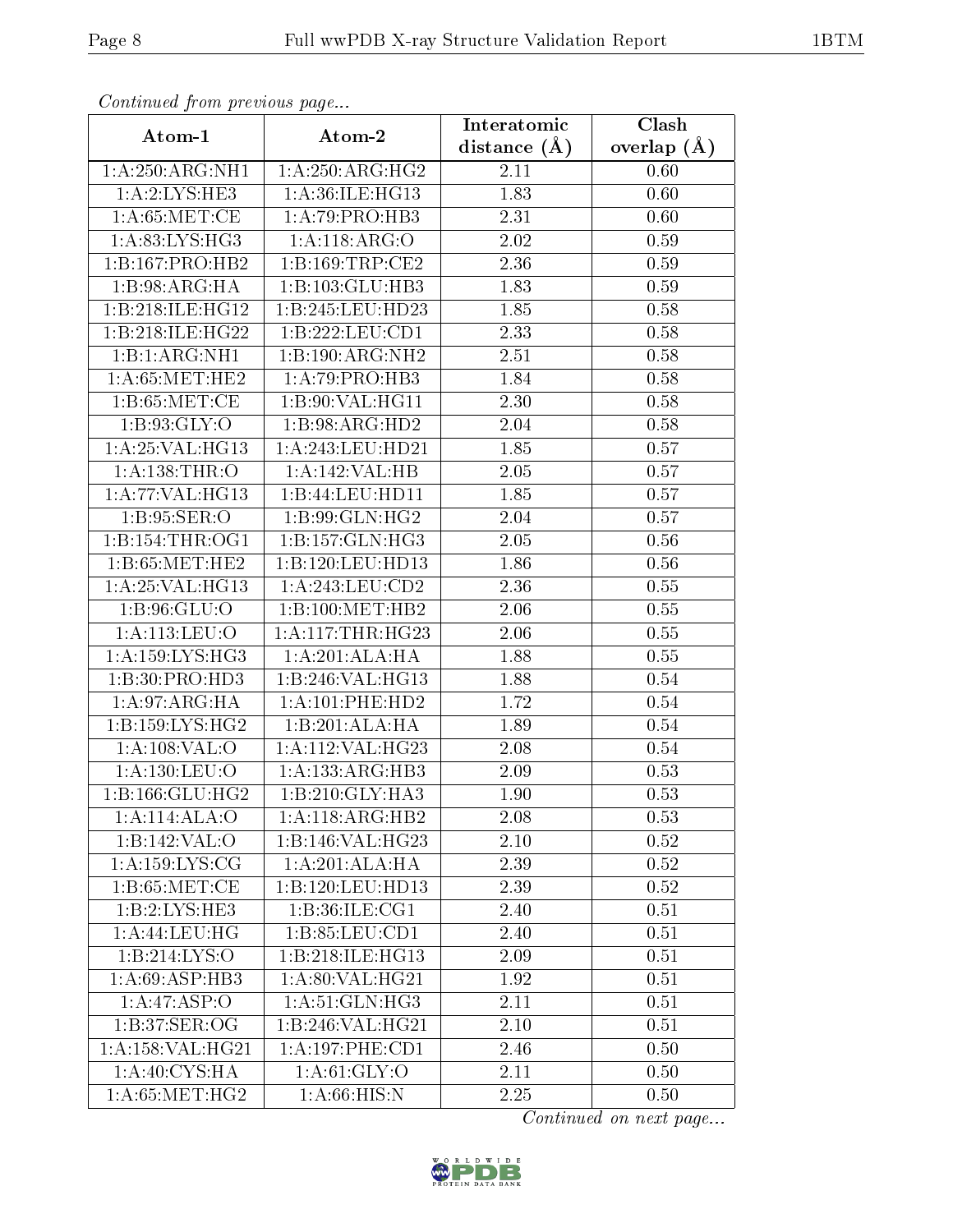| Communaca from previous page         |                             | Interatomic      | Clash           |
|--------------------------------------|-----------------------------|------------------|-----------------|
| Atom-1                               | Atom-2                      | distance $(\AA)$ | overlap $(\AA)$ |
| 1: A: 166: GLU: HG2                  | 1:A:210:GLY:HA3             | 1.93             | 0.50            |
| 1:B:218:ILE:HD13                     | 1:B:248:ALA:HB2             | 1.94             | 0.50            |
| 1:A:45:PHE:N                         | 1: A:45:PHE:CD1             | 2.77             | 0.50            |
| 1:A:1 <sub>L</sub> E:HB              | 1:A:206:ARG:NH1             | 2.27             | 0.49            |
| 1:B:29:VAL:HG21                      | 1:B:58:LEU:HD23             | 1.94             | 0.49            |
| 1: B:213: VAL:O                      | 1:B:214:LYS:HD2             | 2.12             | 0.49            |
| 1:B:40:CYS:HA                        | 1: B:61: GLY:O              | 2.12             | 0.49            |
| 1: A:66: HIS: CE1                    | 1: A:68: ALA:HB3            | 2.48             | 0.49            |
| 1: B:46: LEU:O                       | 1:B:50:VAL:HG23             | 2.13             | 0.48            |
| 1: B: 2: LYS: O                      | 1:B:206:ARG:HD2             | 2.13             | 0.48            |
| 1:B:97:ARG:HA                        | 1:B:101:PHE:CD2             | 2.48             | 0.48            |
| 1:B:4:ILE:O                          | 1:B:229:GLY:HA3             | 2.14             | 0.48            |
| 1:A:72:ALA:HA                        | 1:B:10:LYS:HD3              | 1.96             | 0.48            |
| 1:B:2:LYS:HE3                        | 1:B:36:ILE:HD11             | 1.96             | 0.48            |
| 1:B:155:PRO:O                        | 1:B:159:LYS:HG3             | 2.14             | 0.48            |
| 1:A:215:PRO:HD3                      | 1:A:235:ALA:HB1             | 1.95             | 0.47            |
| 1:B:36:ILE:HG21                      | 1: B:89: TYR:OH             | 2.14             | 0.47            |
| 1: A:9:TRP:O                         | $1:A:12:HIS:H\overline{B2}$ | 2.14             | 0.47            |
| 1:A:10:LYS:HD3                       | 1:B:72:ALA:HA               | 1.97             | 0.47            |
| 1: A:65: MET:O                       | 1: A: 111: LYS: HD3         | 2.14             | 0.47            |
| 1:A:137:GLN:HB3                      | 1:A:141:VAL:HG23            | 1.96             | 0.46            |
| 1:B:147:GLU:HG2                      | 1:B:196:LEU:HD11            | 1.98             | 0.46            |
| 1:A:74:THR:HG23                      | 1:B:63:GLN:HB3              | 1.98             | 0.46            |
| $1:B:218:I\overline{\text{LE:HG12}}$ | 1:B:245:LEU:CD2             | 2.44             | 0.46            |
| 1: A:1: ARG:NH1                      | 1: A: 190: ARG: CZ          | 2.79             | 0.46            |
| 1:A:12:HIS:CD2                       | 1:B:70:GLN:HE21             | 2.35             | 0.45            |
| 1: A: 183: ASN: HB2                  | 1:A:224:GLN:HB3             | 1.98             | 0.45            |
| 1: A:35: VAL:CG2                     | 1:A:250:ARG:HA              | 2.46             | 0.45            |
| 1:A:232:VAL:CG1                      | 1:A:235:ALA:HB3             | 2.46             | 0.45            |
| 1: A:1: ARG:NH1                      | 1:A:190:ARG:NH2             | 2.65             | 0.45            |
| 1:B:248:ALA:C                        | 1:B:250:ARG:H               | 2.19             | 0.45            |
| 1:B:15:LEU:HD11                      | 1:B:48:ARG:HG3              | $1.98\,$         | 0.45            |
| 1:B:232:VAL:HG11                     | 1:B:245:LEU:HD11            | 1.99             | 0.45            |
| 1:B:94:HIS:O                         | 1: B:98: ARG: HG3           | 2.17             | 0.45            |
| 1: A: 44: LEU: HD11                  | 1:B:46:LEU:HD12             | 1.98             | 0.44            |
| 1:B:35:VAL:HG21                      | 1:B:249:GLY:HA3             | 1.99             | 0.44            |
| 1: A:78: SER:OG                      | 1: A:81: MET:HG3            | 2.18             | 0.44            |
| 1:B:1:ARG:HD3                        | 1:B:205:ILE:O               | 2.17             | 0.44            |
| 1:B:226:GLN:HA                       | 1:B:226:GLN:OE1             | 2.18             | 0.44            |
| 1:A:78:SER:HB3                       | 1:B:11:MET:SD               | 2.57             | 0.44            |
| 1:A:150:LEU:HD11                     | 1: A: 163: ILE: HD11        | 1.98             | 0.44            |

Continued from previous page.

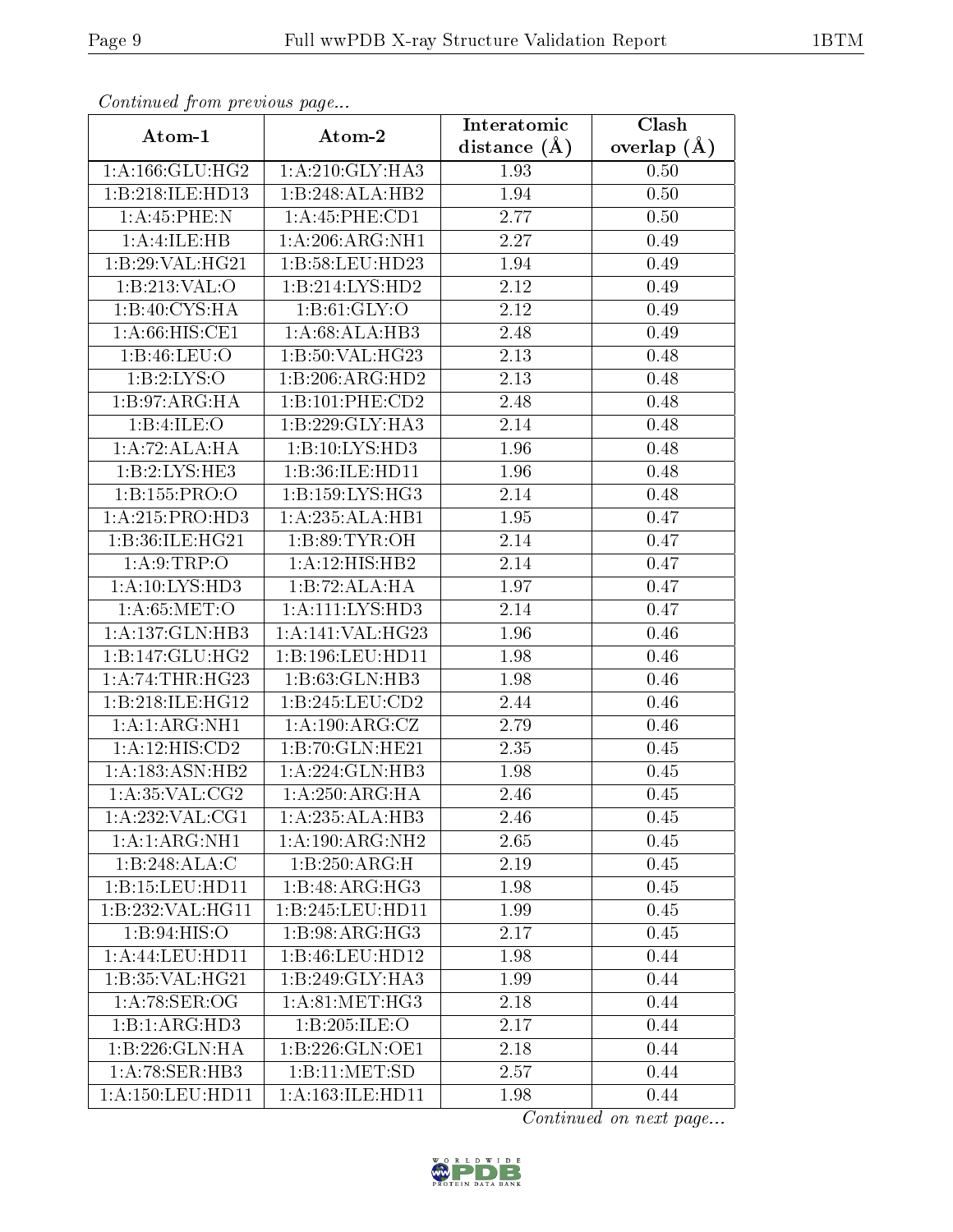|                    |                       | Interatomic    | Clash             |
|--------------------|-----------------------|----------------|-------------------|
| Atom-1             | Atom-2                | distance $(A)$ | overlap $(A)$     |
| 1: A: 166: GLU: HA | 1:A:210:GLY:O         | 2.18           | 0.43              |
| 1:B:79:PRO:HB2     | 1:B:118:ARG:HG3       | 2.00           | 0.43              |
| 1: A:65:MET:HG2    | 1: A:66: HIS:O        | 2.19           | 0.43              |
| 1:B:22:VAL:O       | 1:B:26:LYS:HG2        | 2.19           | 0.43              |
| 1:B:144:SER:O      | 1:B:148:LYS:HG3       | 2.19           | 0.42              |
| 1: A:165: TYR: CZ  | 1:A:167:PRO:HG3       | 2.55           | 0.42              |
| 1:B:38:VAL:HG22    | 1:B:59:LYS:HB2        | 2.01           | $\overline{0.42}$ |
| 1: A:68: ALA:O     | 1:B:11:MET:HE3        | 2.20           | 0.42              |
| 1: A:66: HIS: HA   | 1: A: 111: LYS: NZ    | 2.35           | 0.42              |
| 1:B:167:PRO:HG2    | 1:B:170:ALA:HB3       | 2.01           | 0.41              |
| 1: A:65:MET:HE1    | 1:A:79:PRO:HB3        | 2.01           | 0.41              |
| 1: A: 2: LYS: CE   | 1: A:36: ILE: HG13    | 2.50           | 0.41              |
| 1:B:52:ALA:C       | 1:B:54:ASP:H          | 2.23           | 0.41              |
| 1:B:67:PHE:HB3     | 1: B: 111: LYS: HG2   | 2.02           | 0.41              |
| 1: A:88:THR:OG1    | 1: A:89: TYR: CD1     | 2.73           | 0.41              |
| 1: A:65:MET:HB3    | 1: A:90: VAL:HG21     | 2.02           | 0.41              |
| 1: A:50: VAL:HGI1  | 1: A:85:LEU:O         | $2.20\,$       | 0.41              |
| 1: A:65: MET:CE    | $1: A: 120:$ LEU:HD13 | 2.48           | 0.41              |
| 1:A:243:LEU:HA     | 1: A:246: VAL:HG12    | 2.02           | 0.41              |
| 1:B:251:HIS:CG     | 1:B:251:HIS:O         | 2.73           | 0.41              |
| 1: A: 169: TRP: O  | 1:A:173:THR:HG21      | 2.20           | 0.40              |
| 1:B:232:VAL:HG11   | 1:B:245:LEU:CD1       | 2.52           | 0.40              |
| 1:A:222:LEU:CD2    | 1:A:229:GLY:HA2       | 2.49           | 0.40              |
| 1:A:215:PRO:HA     | 1:A:245:LEU:HD23      | 2.03           | 0.40              |
| 1:B:183:ASN:HB2    | 1:B:224:GLN:HG2       | 2.03           | 0.40              |
| 1:A:232:VAL:H G21  | 1:A:245:LEU:HD13      | 2.02           | 0.40              |

Continued from previous page...

There are no symmetry-related clashes.

#### 5.3 Torsion angles (i)

#### 5.3.1 Protein backbone (i)

In the following table, the Percentiles column shows the percent Ramachandran outliers of the chain as a percentile score with respect to all X-ray entries followed by that with respect to entries of similar resolution.

The Analysed column shows the number of residues for which the backbone conformation was analysed, and the total number of residues.

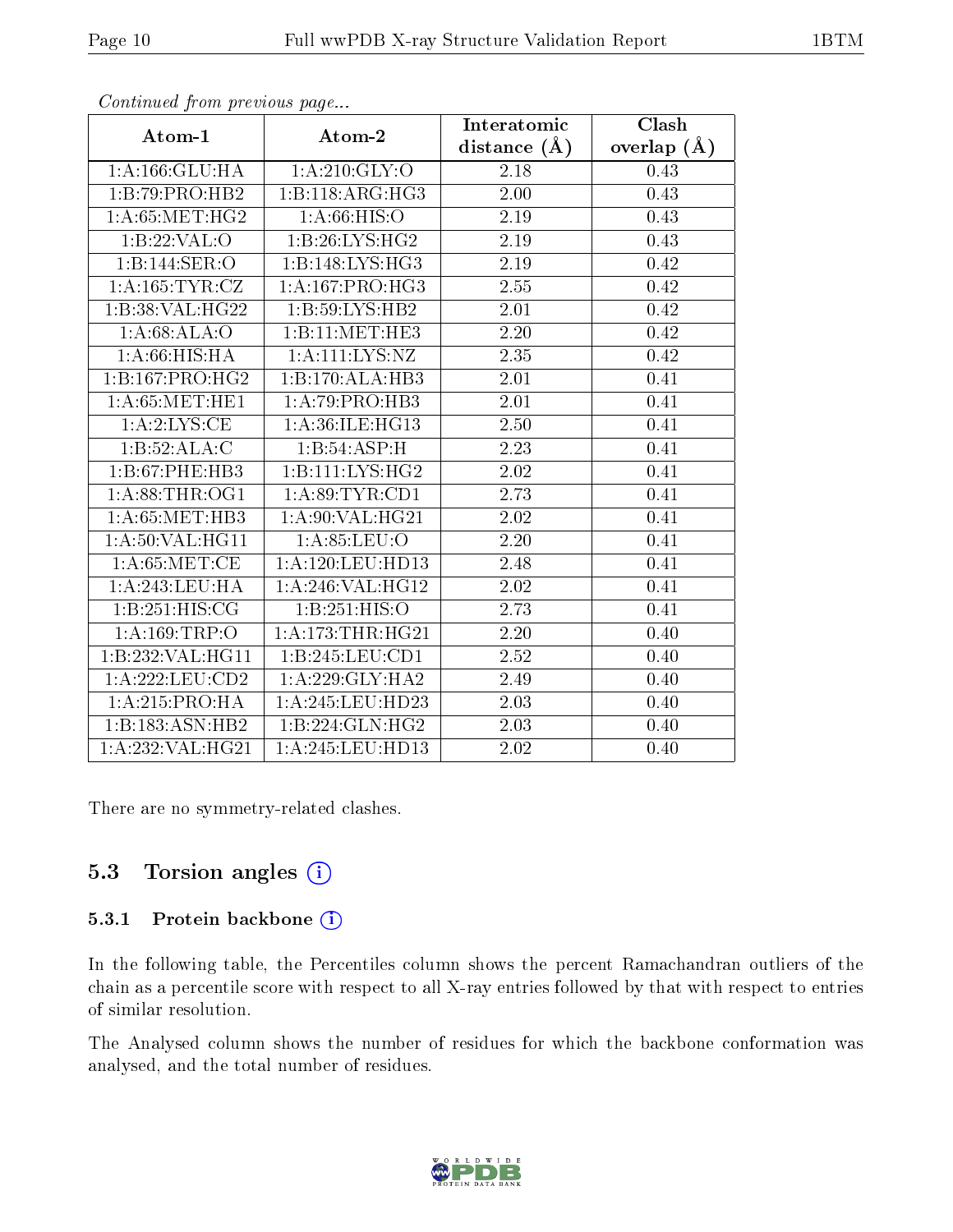| Mol | Chain | $\mid$ Allowed $\mid$ Outliers<br>Favoured  <br>Analysed |             |            | Percentiles |                       |
|-----|-------|----------------------------------------------------------|-------------|------------|-------------|-----------------------|
|     |       | $249/252(99\%)$   232 (93\%)                             |             | 14 $(6%)$  | $3(1\%)$    | 13 <sup>°</sup><br>39 |
|     | B     | $249/252(99\%)$ 230 (92\%)                               |             | $16(6\%)$  | $3(1\%)$    | 13<br>39              |
| All | All   | 498/504(99%)                                             | $462(93\%)$ | 30 $(6\%)$ | 6 $(1%)$    | 13<br>39              |

All (6) Ramachandran outliers are listed below:

| Mol | Chain | Res | Type       |
|-----|-------|-----|------------|
|     |       | 230 | PRO        |
|     | R     | 230 | PRO        |
|     |       | 168 | ILE        |
|     | R     | 54  | ASP        |
|     |       | 26  | <b>LYS</b> |
|     |       | 211 | GLY        |

#### 5.3.2 Protein sidechains (i)

In the following table, the Percentiles column shows the percent sidechain outliers of the chain as a percentile score with respect to all X-ray entries followed by that with respect to entries of similar resolution.

The Analysed column shows the number of residues for which the sidechain conformation was analysed, and the total number of residues.

| Mol | Chain | Analysed        | Rotameric    | $\vert$ Outliers | Percentiles     |                 |  |
|-----|-------|-----------------|--------------|------------------|-----------------|-----------------|--|
|     |       | $196/201(98\%)$ | $181(92\%)$  | 15(8%)           | 13 <sup>°</sup> | 35 <sub>1</sub> |  |
|     | B     | 197/201(98%)    | $182(92\%)$  | $15(8\%)$        | 13              | 36              |  |
| All | All   | $393/402(98\%)$ | 363 $(92\%)$ | $30(8\%)$        | 13              | 36              |  |

All (30) residues with a non-rotameric sidechain are listed below:

| Mol | Chain | Res | <b>Type</b>             |
|-----|-------|-----|-------------------------|
| 1   | А     | 33  | $\overline{\text{ASP}}$ |
| 1   | А     | 44  | LEU                     |
| 1   | А     | 58  | LEU                     |
| 1   | A     | 65  | MET                     |
| 1   | А     | 83  | <b>LYS</b>              |
| 1   | А     | 88  | THR                     |
| 1   | A     | 97  | $\rm{ARG}$              |
| 1   | А     | 118 | $\rm{ARG}$              |
| 1   | А     | 142 | VAL                     |
|     |       | 144 | SER.                    |

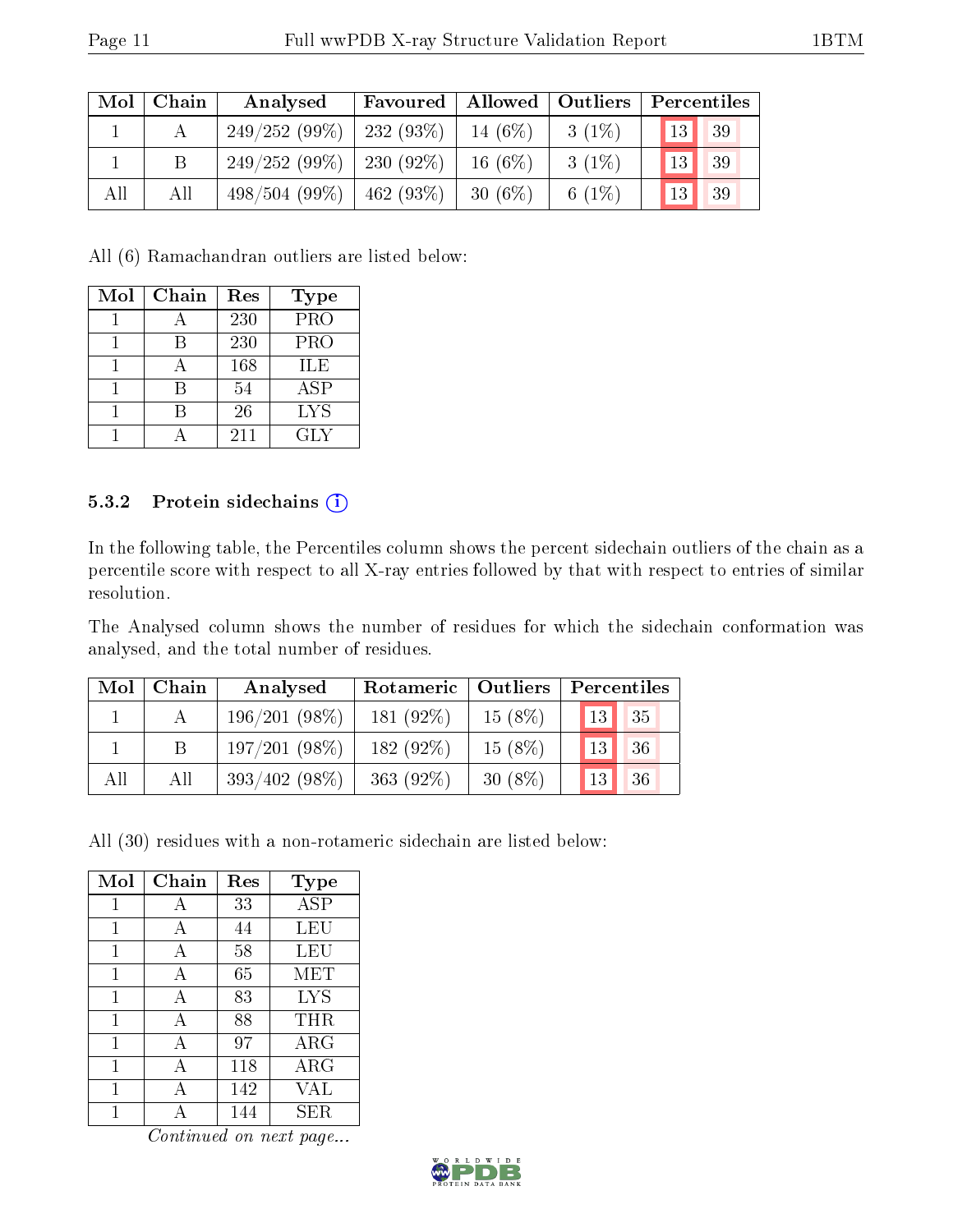| $\overline{\text{Mol}}$ | Chain                   | Res             | $\mathbf{r}$<br>ັ<br>Type      |
|-------------------------|-------------------------|-----------------|--------------------------------|
| $\mathbf{1}$            | $\boldsymbol{A}$        | 157             | GLN                            |
| $\mathbf{1}$            | $\overline{A}$          | 200             | $\mathrm{GL} \bar{\mathrm{U}}$ |
| $\mathbf{1}$            | $\overline{A}$          | 203             | $\overline{{\rm GLU}}$         |
| $\mathbf{1}$            | $\overline{A}$          | 219             | $\rm{ARG}$                     |
| $\overline{1}$          | $\overline{A}$          | 250             | $\overline{\rm{ARG}}$          |
| $\mathbf{1}$            | $\overline{\mathrm{B}}$ | 8               | <b>ASN</b>                     |
| $\mathbf{1}$            | $\overline{\mathrm{B}}$ | 23              | GLU                            |
| $\mathbf{1}$            | B                       | 29              | <b>VAL</b>                     |
| $\mathbf{1}$            | $\overline{\mathrm{B}}$ | 33              | <b>ASP</b>                     |
| $\mathbf{1}$            | $\overline{\mathrm{B}}$ | $\overline{51}$ | $\overline{\text{GLN}}$        |
| $\overline{1}$          | $\overline{\mathrm{B}}$ | 54              | <b>ASP</b>                     |
| $\overline{1}$          | Β                       | 64              | THR                            |
| $\mathbf{1}$            | B                       | 95              | SER                            |
| $\overline{1}$          | $\overline{\mathrm{B}}$ | 137             | <b>GLN</b>                     |
| $\mathbf{1}$            | $\overline{\mathrm{B}}$ | 156             | $\overline{{\rm GLU}}$         |
| $\mathbf{1}$            | $\overline{B}$          | 218             | ILE                            |
| $\mathbf{1}$            | Β                       | 219             | $\rm{ARG}$                     |
| $\mathbf{1}$            | $\overline{\mathrm{B}}$ | 224             | <b>GLN</b>                     |
| $\mathbf{1}$            | $\, {\bf B}$            | 231             | <b>LEU</b>                     |
| $\overline{1}$          | $\overline{\mathrm{B}}$ | 250             | $\rm{ARG}$                     |

Continued from previous page...

Some sidechains can be flipped to improve hydrogen bonding and reduce clashes. All (3) such sidechains are listed below:

| Mol | Chain | Res | Type |
|-----|-------|-----|------|
|     |       | -9  | HIS  |
|     |       |     |      |
|     |       |     | (11N |

#### 5.3.3 RNA (i)

There are no RNA molecules in this entry.

#### 5.4 Non-standard residues in protein, DNA, RNA chains  $(i)$

There are no non-standard protein/DNA/RNA residues in this entry.

#### 5.5 Carbohydrates  $(i)$

There are no carbohydrates in this entry.

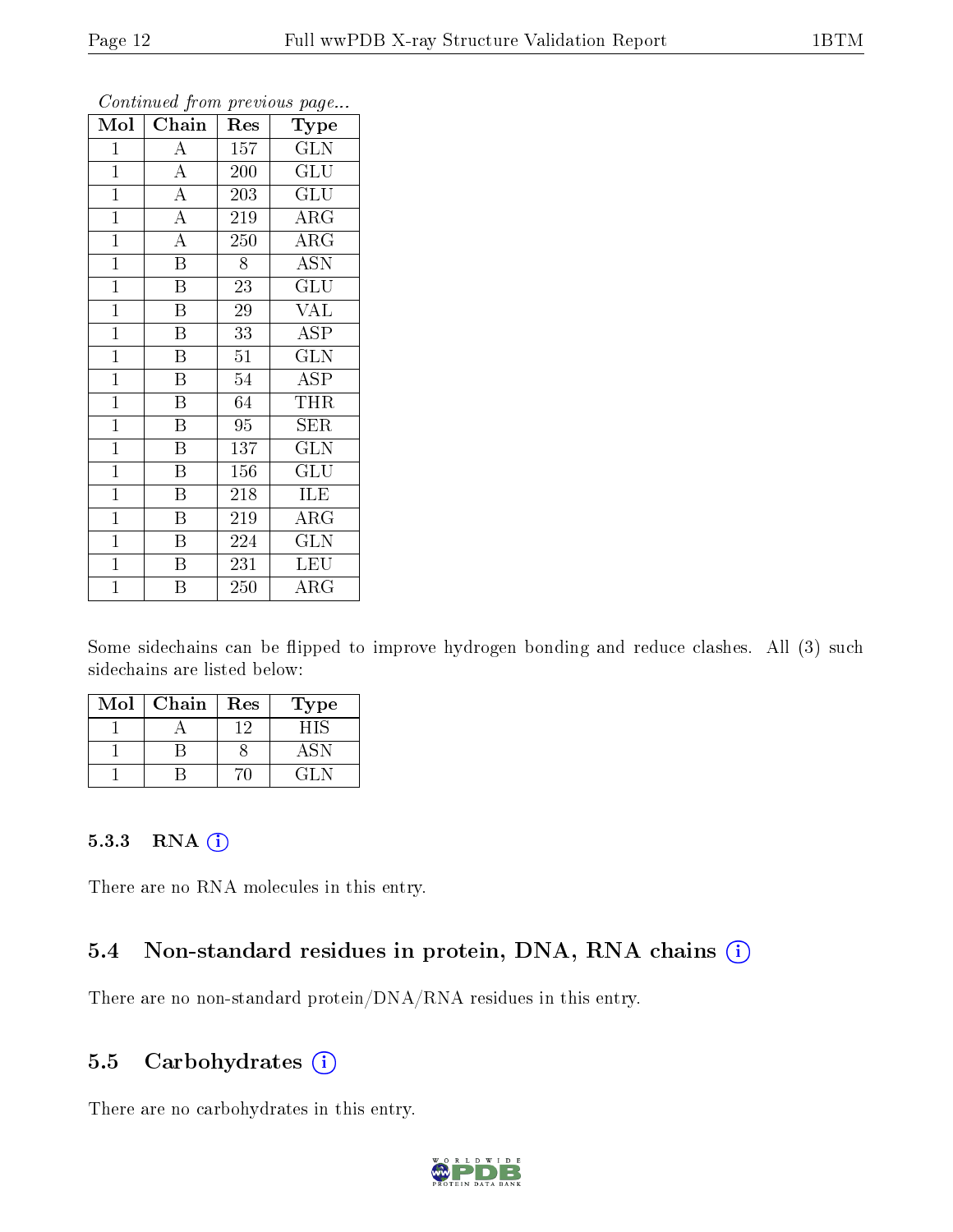### 5.6 Ligand geometry (i)

2 ligands are modelled in this entry.

In the following table, the Counts columns list the number of bonds (or angles) for which Mogul statistics could be retrieved, the number of bonds (or angles) that are observed in the model and the number of bonds (or angles) that are dened in the Chemical Component Dictionary. The Link column lists molecule types, if any, to which the group is linked. The Z score for a bond length (or angle) is the number of standard deviations the observed value is removed from the expected value. A bond length (or angle) with  $|Z| > 2$  is considered an outlier worth inspection. RMSZ is the root-mean-square of all Z scores of the bond lengths (or angles).

| Mol | $\vert$ Res<br>$\perp$ Type $\parallel$ Chain $\perp$ |   | Bond lengths<br>$Link \mid$ |                | Bond angles |      |         |            |      |     |
|-----|-------------------------------------------------------|---|-----------------------------|----------------|-------------|------|---------|------------|------|-----|
|     |                                                       |   |                             |                | Counts      | RMSZ | $\# Z $ | Counts $ $ | RMSZ | H Z |
|     | PGA                                                   | ◡ | 570                         | $\blacksquare$ | 5,8,8       | .23  |         |            | 0.98 |     |
|     | PGA                                                   |   | 560                         | $\blacksquare$ | 5.8,8       | 1.23 |         |            |      |     |

In the following table, the Chirals column lists the number of chiral outliers, the number of chiral centers analysed, the number of these observed in the model and the number defined in the Chemical Component Dictionary. Similar counts are reported in the Torsion and Rings columns. '-' means no outliers of that kind were identified.

|     |     |                          | Mol   Type   Chain   Res   Link   Chirals   Torsions   Rings |                 |
|-----|-----|--------------------------|--------------------------------------------------------------|-----------------|
| PGA | 570 | <b>Contract Contract</b> | 3/4/6/6                                                      |                 |
| PGA | 560 | $\sim$ 100 $\mu$         | 0/4/6/6                                                      | $\qquad \qquad$ |

There are no bond length outliers.

There are no bond angle outliers.

There are no chirality outliers.

All (3) torsion outliers are listed below:

| Mol | Chain |     | Res   Type | Atoms               |
|-----|-------|-----|------------|---------------------|
|     |       | 570 | PGA.       | $\mid$ C2-O1P-P-O2P |
|     |       | 570 | PGA        | C2-O1P-P-O3P        |
|     |       | 570 | PGA        | $C2-01P-P-04P$      |

There are no ring outliers.

No monomer is involved in short contacts.

#### 5.7 [O](https://www.wwpdb.org/validation/2017/XrayValidationReportHelp#nonstandard_residues_and_ligands)ther polymers  $(i)$

There are no such residues in this entry.

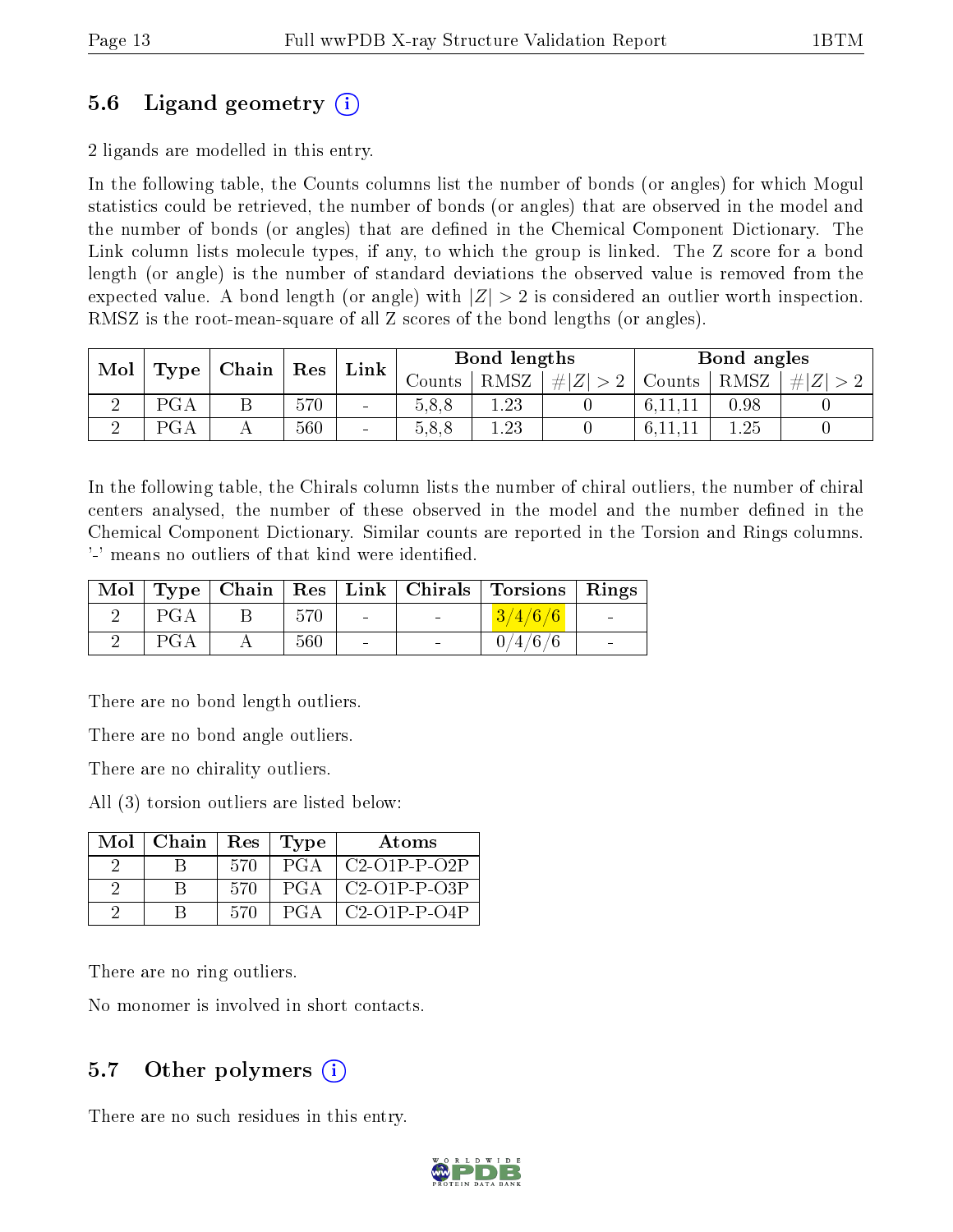### 5.8 Polymer linkage issues (i)

There are no chain breaks in this entry.